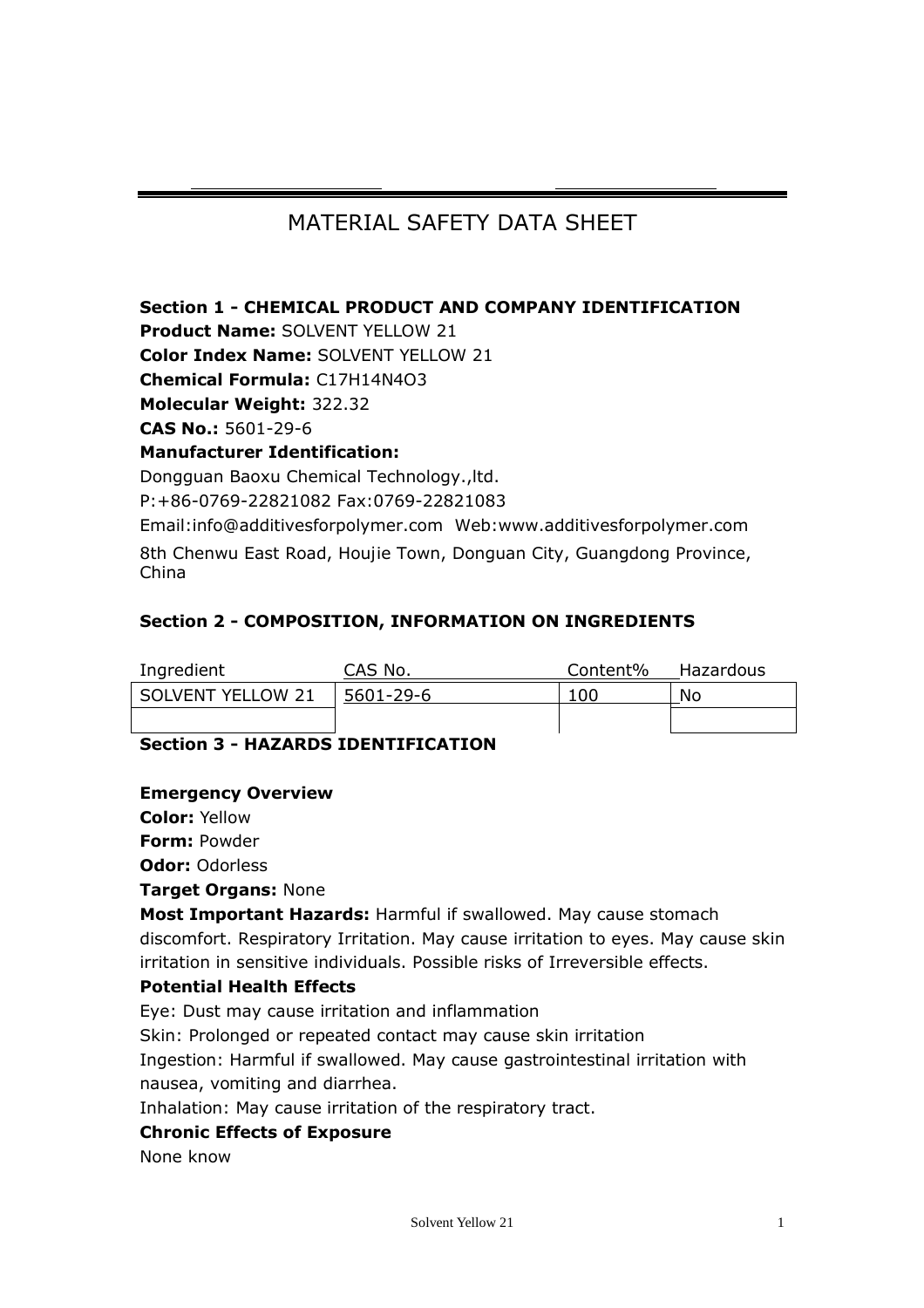## **Section 4 - FIRST AID MEASURES**

**Eye:** Immediately flush eyes with plenty of water for at least 15 minutes, occasionally lifting the upper and lower eyelids. Get medical aid immediately. **Skin:** Get medical aid if irritation develops or persists. Flush skin with plenty of soap and water.

**Ingestion:** If victim is conscious and alert, give 2-4 cupfuls of milk or water. Never give anything by mouth to an unconscious person. Get medical aid immediately.

**Inhalation:** Remove from exposure to fresh air immediately. If not breathing, give artificial respiration. If breathing is difficult, give oxygen. Get medical aid immediately.

**Notes to Physician:** Treat symptomatically and supportively.

# **Section 5 - FIRE FIGHTING MEASURES**

#### **General Information**

As in any fire, wear a self-contained breathing apparatus in pressure-demand, MSHA/NIOSH (approved or equivalent), and full protective gear. During a fire, irritation and highly toxic gases may be generated by thermal decomposition or combustion.

#### **Extinguishing Media**

Use agent most appropriate to extinguish fire. (Water, Foam, Dry Chemical) Autoignition Temperature: Not available Flash Point: Not available

| ivul avallable |
|----------------|
| Not Published. |
| Not available  |
| Not available  |
|                |

# **Section 6 - ACCIDENTAL RELEASE MEASURES**

#### **General Information**

Use proper personal protective equipment as indicated in Section 8.

#### **Spills/Leaks**

Vacuum or sweep up material and place into a suitable disposal container. Clean up spills immediately, observing precautions in the Protective Equipment section. Avoid generating dusty conditions.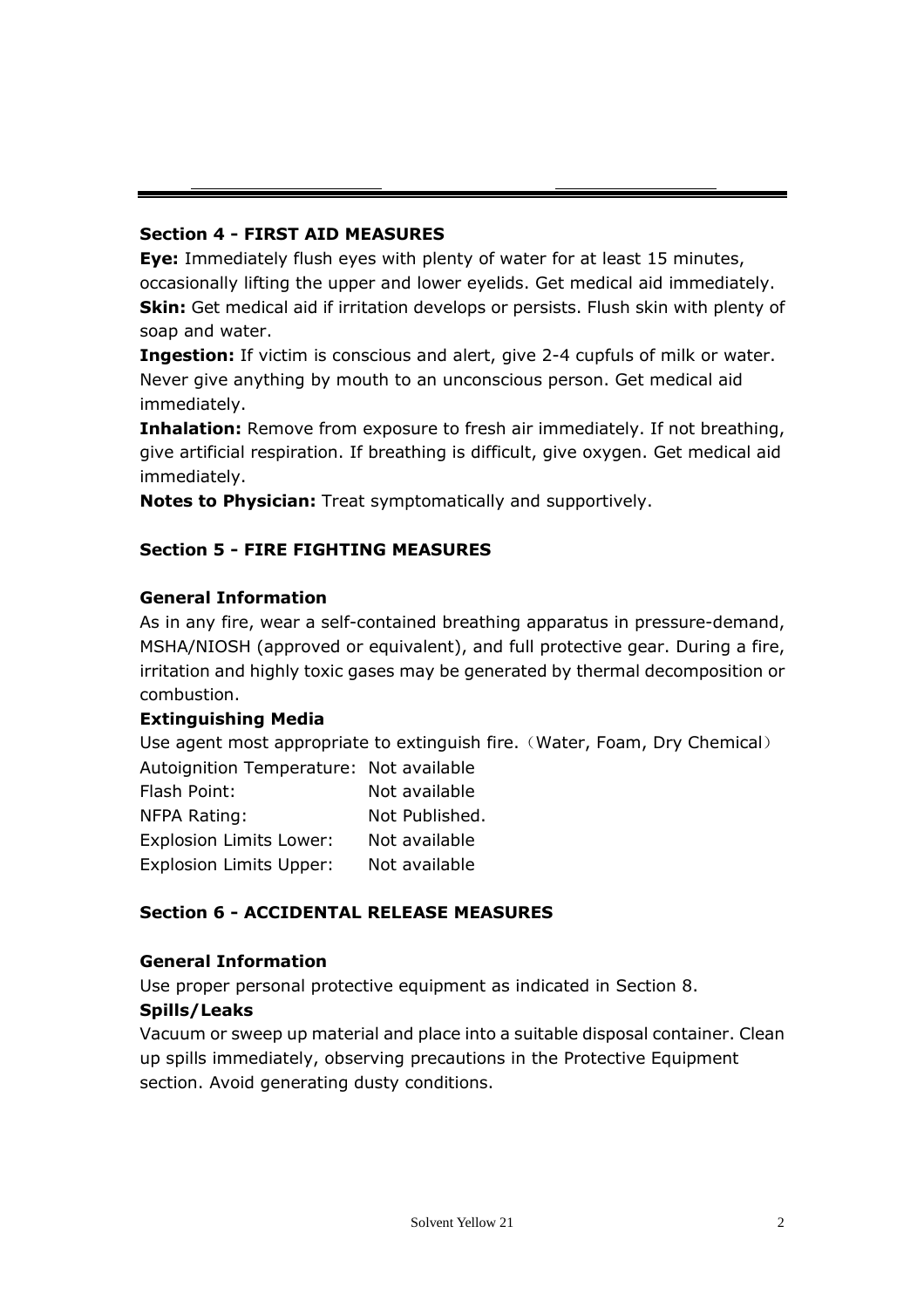## **Section 7 - HANDLING AND STORAGE**

#### **Handling**

Approved respirator. Chemical safety goggles. Rubber gloves. Use only in chemical fume hood. Safety shower and eye-bath. Wash thoroughly after handling. Remove contaminated clothing and wash before reuse. Use with adequate ventilation. Minimize dust generation and accumulation. Avoid contact with eyes, skin, and clothing. Avoid ingestion and inhalation.

#### **Storage**

Preserve in tight and light-resistant containers. Store in a cool, dry place. Keep containers tightly closed.

# **Section 8 - EXPOSURE CONTROLS, PERSONAL PROTECTION Engineering Controls**

Equipped with an eyewash facility and a safety shower. Use process enclosure, local exhaust ventilation, or other engineering controls to control airborne levels.

#### **Personal Protective Equipment**

Eyes: Wear appropriate protective eyeglasses or chemical safety goggles Skin: Wear appropriate protective gloves to prevent skin exposure. Clothing: Wear appropriate protective clothing to minimize contact with skin. Respirators: Wear an approved respirator when necessary.

#### **Section 9 - PHYSICAL AND CHEMICAL PROPERTIES**

Physical State: Solid Appearance: Yellow powder Odor: odorless Vapor Pressure: Negligible. Vapor Density: Not available. Evaporation Rate: Negligible. Viscosity: Not available. Boiling Point: Not applicable. Freezing/Melting Point: Not available. Autoignition Temperature: Not applicable. Flash Point: Not applicable. Decomposition Temperature: No information. Explosion Limits Lower: Not available. Explosion Limits Upper: Not available. Specific Gravity/Density: Not available.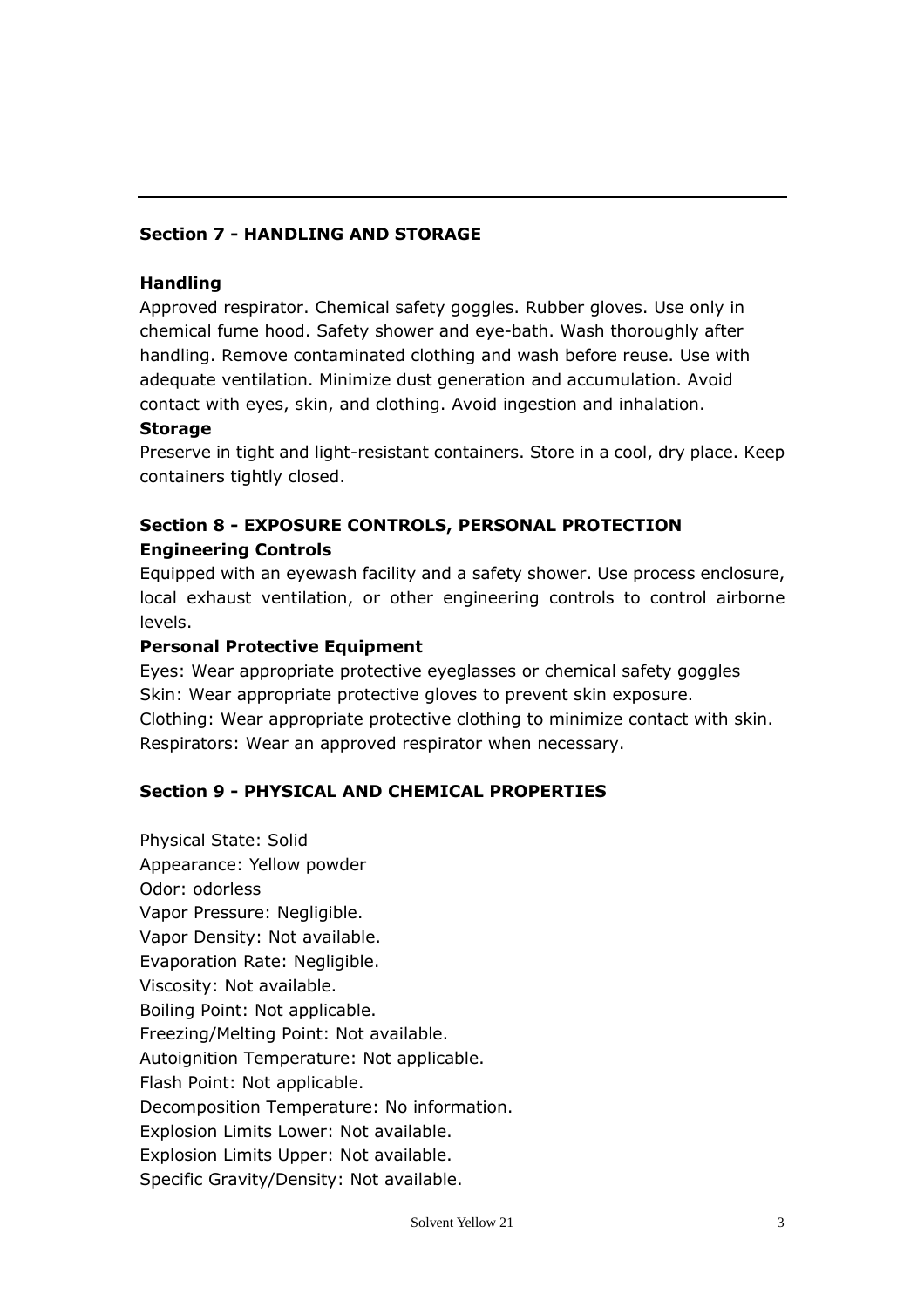Molecular Formula: C17H14N4O3 Molecular Weight: 322.32

# **Section 10 - STABILITY AND REACTIVITY**

Chemical Stability: Stable under normal temperatures and pressures. Conditions to Avoid: Incompatible materials, excess heat, strong oxidants. Incompatibilities with Other Materials: Strong Oxidizing agent, strong reducing agent.

Hazardous Decomposition Products: Irritating and toxic fumes and gases Hazardous Polymerization: Will not occur.

# **Section 11 - TOXICOLOGICAL INFORMATION**

RTECS#: Unlisted LD50/LC50: Carcinogenicity: Not listed by ACGIH, IARC, NIOSH, NTP, or OSHA. Epidemiology: No information present. Teratogenicity: No information present. Neurotoxicity: No information present. Mutagenicity: Mutagenicity data reported. Other Studies: See actual entry in RTECS for complete information. Acute effects may be harmful by inhalation, ingestion,or skin absorption. Cause eye and skin irritation. Material is irritating to mucous membranes and upper respiratory tract. To the best of our knowledge, the chemical,physical and toxicological properties have not been thoroughly investigated.

# **Section 12 - ECOLOGICAL INFORMATION**

No information available.

# **Section 13 - DISPOSAL CONSIDERATIONS**

# **Waste Disposal Method**

Chemical waste generators must determine whether a discarded chemical is classified as a hazardous waste. Waste generators must consult state and local hazardous waste regulations to ensure complete and accurate classification.